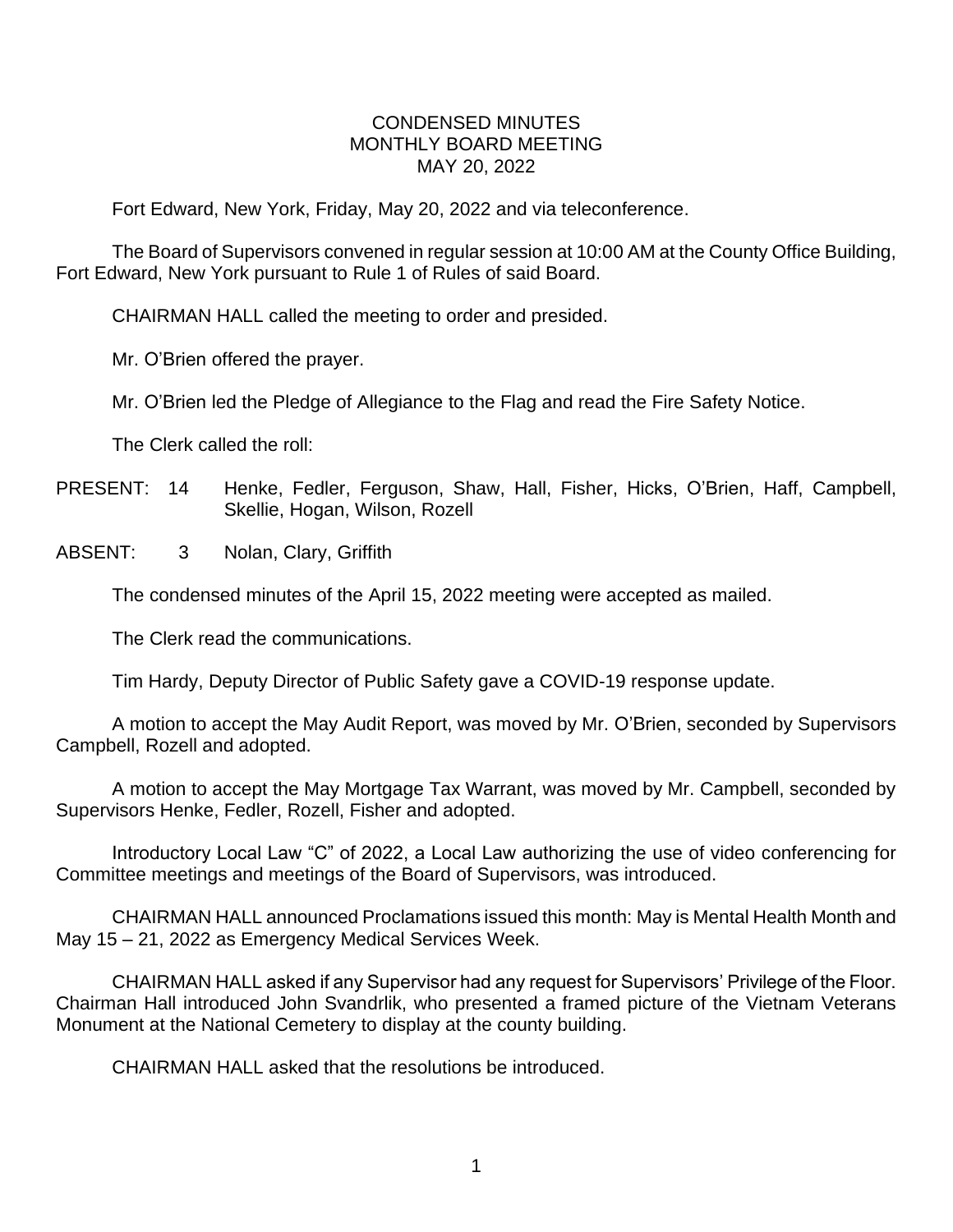Resolution No. 117 May 20, 2022 By Supervisors Clary, Campbell, Fedler, Skellie, Ferguson, Wilson – TITLE: To Make Appointments to the Washington County Youth Advisory Board.

Resolution No. 118 May 20, 2022 By Supervisors Clary, Campbell, Fedler, Skellie, Ferguson, Wilson – TITLE: To Make Appointments/Reappointments to the Workforce Development Board.

Resolution No. 119 May 20, 2022 By Supervisors Hicks, Skellie, Campbell, O'Brien, Fedler, Clary, Wilson – TITLE: Amend Staffing Pattern – DPW.

Resolution No. 120 May 20, 2022 By Supervisors Hicks, Skellie, Campbell, O'Brien, Fedler, Clary, Wilson – TITLE: Amend Staffing Pattern – District Attorney.

Resolution No. 121 May 20, 2022 By Supervisors Campbell, O'Brien, Haff, Hicks, Fedler, Skellie, Hogan, Clary, Rozell, Wilson – TITLE: Amend Budget – Youth Bureau for Rural Communities of Practice Phase III Grant.

Resolution No. 122 May 20, 2022 By Supervisors Campbell, O'Brien, Haff, Hicks, Fedler, Skellie, Hogan, Clary, Rozell, Wilson – TITLE: Amend Office for the Aging Budget to Purchase a Utility Vehicle for the Nutrition Program.

Resolution No. 123 May 20, 2022 By Supervisors Campbell, O'Brien, Haff, Hicks, Fedler, Skellie, Hogan, Clary, Rozell, Wilson – TITLE: Amend 2022 Budget for Adult Protective Services Grant.

Resolution No. 124 May 20, 2022 By Supervisors Campbell, O'Brien, Haff, Hicks, Fedler, Skellie, Hogan, Clary, Rozell, Wilson – TITLE: Amend 2022 Budget for Home Energy Assistance Program (HEAP) Administrative Allocation.

Resolution No. 125 May 20, 2022 By Supervisors Campbell, O'Brien, Haff, Hicks, Fedler, Skellie, Hogan, Clary, Rozell, Wilson – TITLE: Amend 2022 Budget for Foster Care and Child Care.

Resolution No. 126 May 20, 2022 By Supervisors Campbell, O'Brien, Haff, Hicks, Fedler, Skellie, Hogan, Clary, Rozell, Wilson – TITLE: Amend 2022 Sewer District No. 2 Budget for Engineering Planning Grant.

Resolution No. 127 May 20, 2022 By Supervisors Campbell, O'Brien, Haff, Hicks, Fedler, Skellie, Hogan, Clary, Rozell, Wilson – TITLE: Authorize Interfund Loan from the General Fund to Capital Project No. 114 – Sewer District No. 2 Long Term Control Plan.

Resolution No. 128 May 20, 2022 By Supervisors Campbell, O'Brien, Haff, Hicks, Fedler, Skellie, Hogan, Clary, Rozell, Wilson – TITLE: Amend 2022 Budget – Probation for Fingerprinting.

Resolution No. 129 May 20, 2022 By Supervisors Campbell, O'Brien, Haff, Hicks, Fedler, Skellie, Hogan, Clary, Rozell, Wilson – TITLE: Amend County Road Fund Budget for Consolidated Highway Improvement Program Rollover Funds.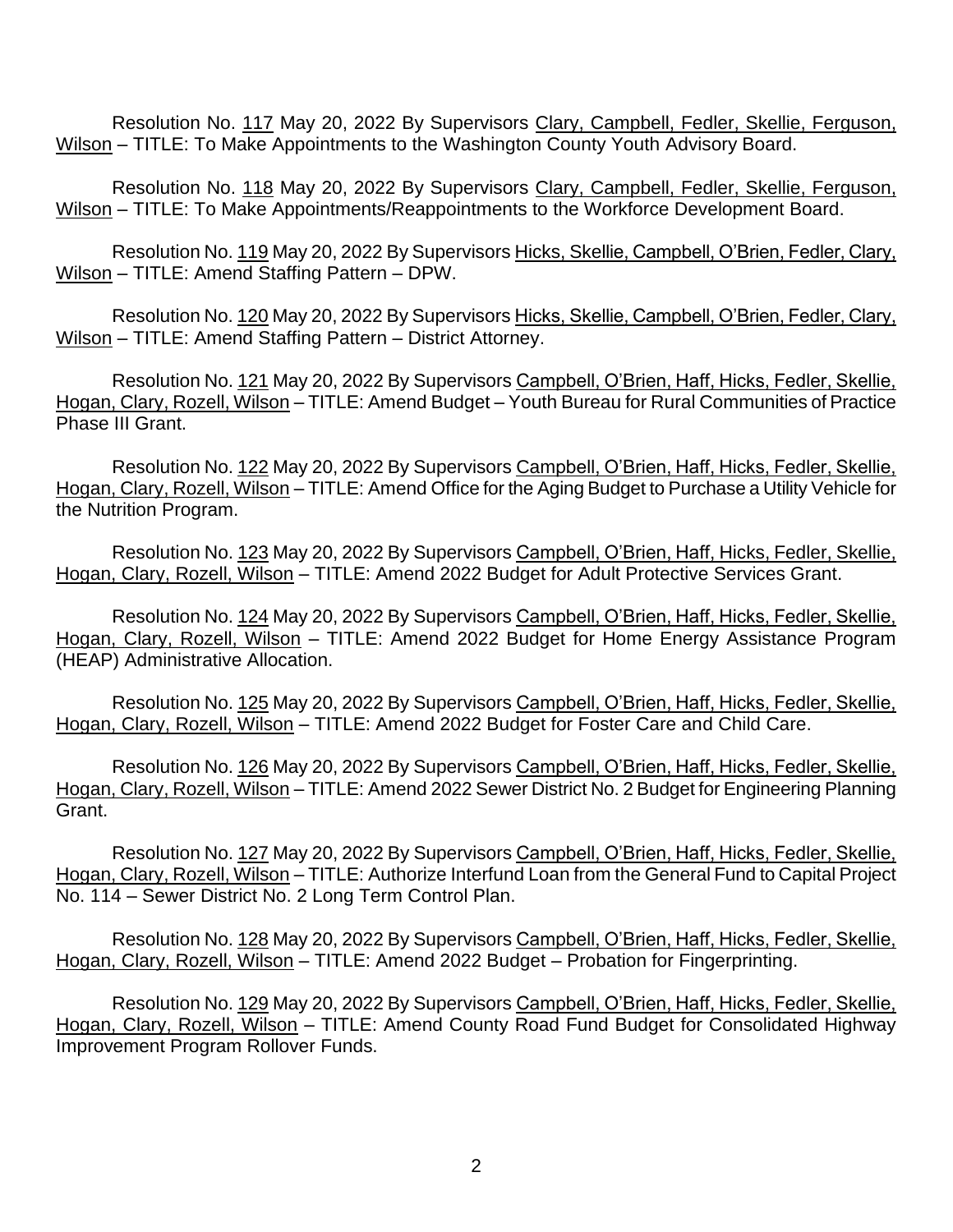Resolution No. 130 May 20, 2022 By Supervisors Campbell, O'Brien, Haff, Hicks, Fedler, Skellie, Hogan, Clary, Rozell, Wilson – TITLE: To Set Time and Place for a Public Hearing on Introductory Local Law "C" of 2022.

Resolution No. 131 May 20, 2022 By Supervisors Campbell, O'Brien, Haff, Hicks, Fedler, Skellie, Hogan, Clary, Rozell, Wilson – TITLE: Supplemental Mortgage Tax Disbursements.

Resolution No. 132 May 20, 2022 By Supervisors Campbell, O'Brien, Hicks, Fedler, Skellie, Hogan, Clary, Rozell, Wilson – TITLE: Ratify Agreement Between Washington County and Correction Officers' Association for Years 2022 – 2024.

Resolution No. 133 May 20, 2022 By Supervisors Campbell, O'Brien, Hicks, Hogan, Clary, Rozell, Wilson, Griffith – TITLE: Amend Budget for Purchase of Patrol Vehicle for Stop DWI Enforcement.

Resolution No. 134 May 20, 2022 By Supervisors Campbell, O'Brien, Hicks, Hogan, Clary, Rozell, Wilson, Griffith – TITLE: To Amend Inter-Fund Loan to Capital Project No. 123 – Microwave Equipment & Upgrades.

Resolution No. 135 May 20, 2022 By Supervisors Campbell, O'Brien, Hicks, Hogan, Clary, Rozell, Wilson, Griffith – TITLE: Amend Tourism Budget for Postage.

Resolution No. 136 May 20, 2022 By Supervisors Campbell, O'Brien, Hicks, Hogan, Clary, Rozell, Wilson, Griffith – TITLE: Amend Capital Project No. 125 – Capital Improvement Plan for LEC Roof Replacement.

Resolution No. 137 May 20, 2022 By Supervisors Campbell, O'Brien, Hicks, Hogan, Clary, Rozell, Wilson, Griffith – TITLE: Amend County Road Machinery Fund for Increased Fuel Costs.

The Board went on to consider the resolutions.

Resolution No. 117, moved by Mr. Campbell, seconded by Supervisors Henke, Fedler, Ferguson, Fisher, Wilson and adopted.

Resolution No. 118, moved by Mr. Campbell, seconded by Supervisors Henke, Fedler, Ferguson, O'Brien, Wilson and adopted.

Resolution No. 119, moved by Mr. Hicks, seconded by Supervisors Henke, Fedler, Ferguson, O'Brien, Campbell, Skellie, Wilson and adopted.

Resolution No. 120, moved by Mr. Hicks, seconded by Supervisors Henke, Fedler, Ferguson, O'Brien, Campbell, Wilson and adopted.

Resolution No. 121, moved by Mr. Campbell, seconded by Supervisors Henke, Fedler, Ferguson, Fisher, Wilson, Rozell and adopted.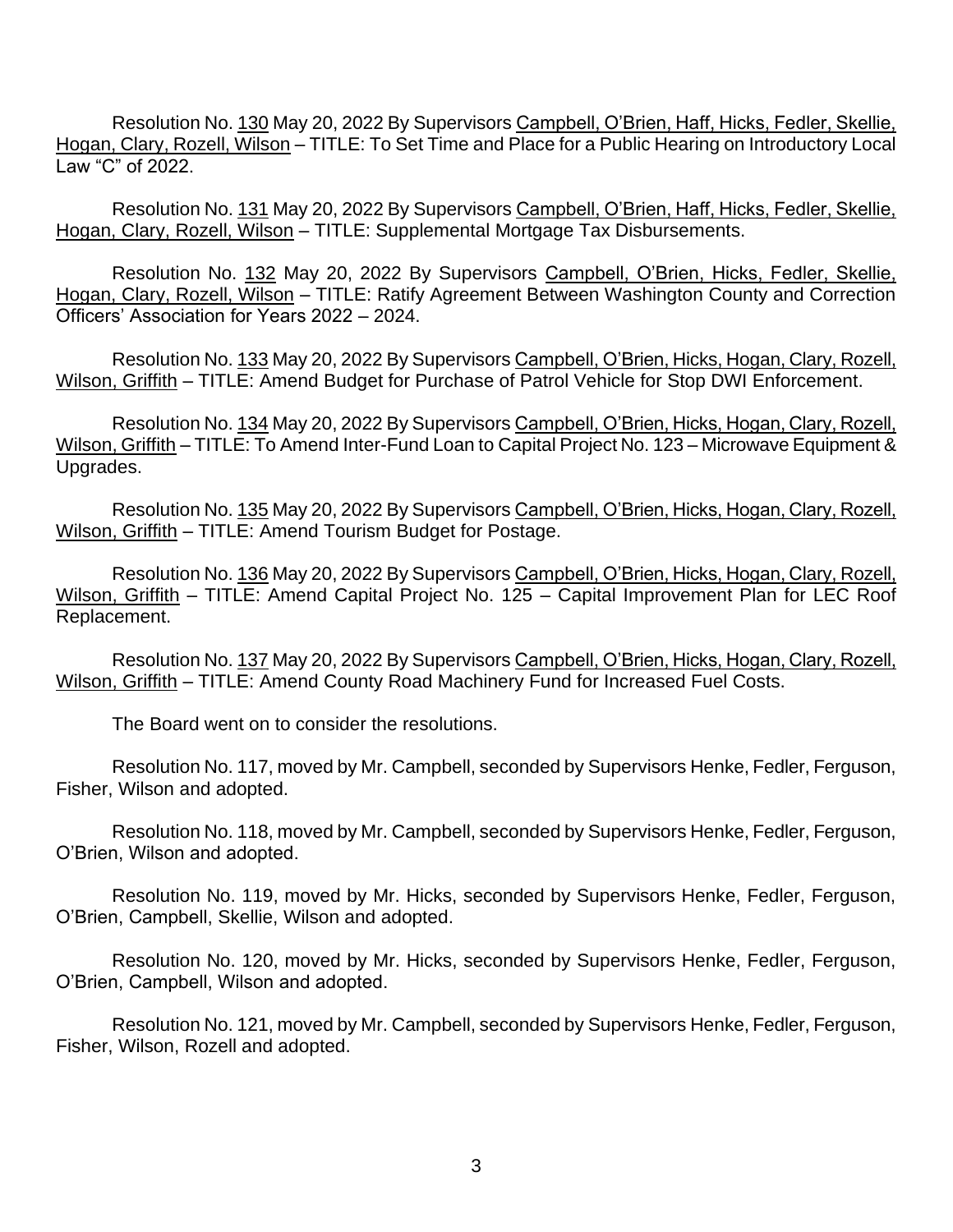Resolution No. 122, moved by Mr. Campbell, seconded by Supervisors Henke, Fedler, Fisher, O'Brien, Wilson, Rozell. Discussion. Mr. Haff commented that cars the county purchases should be multi-purpose. Mr. Campbell stated there are fleet cars that are assigned to specific departments and pool cars that are used by multiple departments and agreed that some things could be tweaked to make the car pool more efficient. Resolution No. 122, moved by Mr. Campbell, seconded by Supervisors Henke, Fedler, Fisher, O'Brien, Wilson, Rozell and adopted.

Resolution No. 123, moved by Mr. Campbell, seconded by Supervisors Henke, Fedler, Ferguson, Wilson, Rozell and adopted.

Resolution No. 124, moved by Mr. Campbell, seconded by Supervisors Henke, Fedler, Ferguson, Wilson, Rozell and adopted.

Resolution No. 125, moved by Mr. Campbell, seconded by Supervisors Henke, Fedler, Ferguson, Wilson, Rozell and adopted.

Resolution No. 126, moved by Mr. Campbell, seconded by Supervisors Henke, Fedler, Ferguson, Fisher and adopted.

Resolution No. 127, moved by Mr. Campbell, seconded by Supervisors Henke, Fedler, Ferguson, Fisher, Wilson, Rozell and adopted.

Resolution No. 128, moved by Mr. Campbell, seconded by Supervisors Henke, Fedler, Ferguson, Wilson and adopted.

Resolution No. 129, moved by Mr. Campbell, seconded by Supervisors Henke, Fedler, Ferguson, Skellie, Wilson, Rozell and adopted.

Resolution No. 130, moved by Mr. Campbell, seconded by Supervisors Henke, Fedler, Ferguson, O'Brien, Wilson and adopted.

Resolution No. 131, moved by Mr. Campbell, seconded by Supervisors Henke, Fedler, Ferguson, Wilson, Rozell and adopted.

Resolution No. 132, moved by Mr. Campbell, seconded by Supervisors Henke, Fedler, Ferguson and adopted by the following roll call vote:

- AYES: 14 Henke, Fedler, Ferguson, Shaw, Hall, Fisher, Hicks, O'Brien, Haff, Campbell, Skellie, Hogan, Wilson, Rozell
- ABSENT: 3 Nolan, Clary, Griffith

AYES: 3,802 ABSENT: 888

Resolution No. 133, moved by Mr. Campbell, seconded by Supervisors Henke, Fedler, Ferguson, Wilson and adopted.